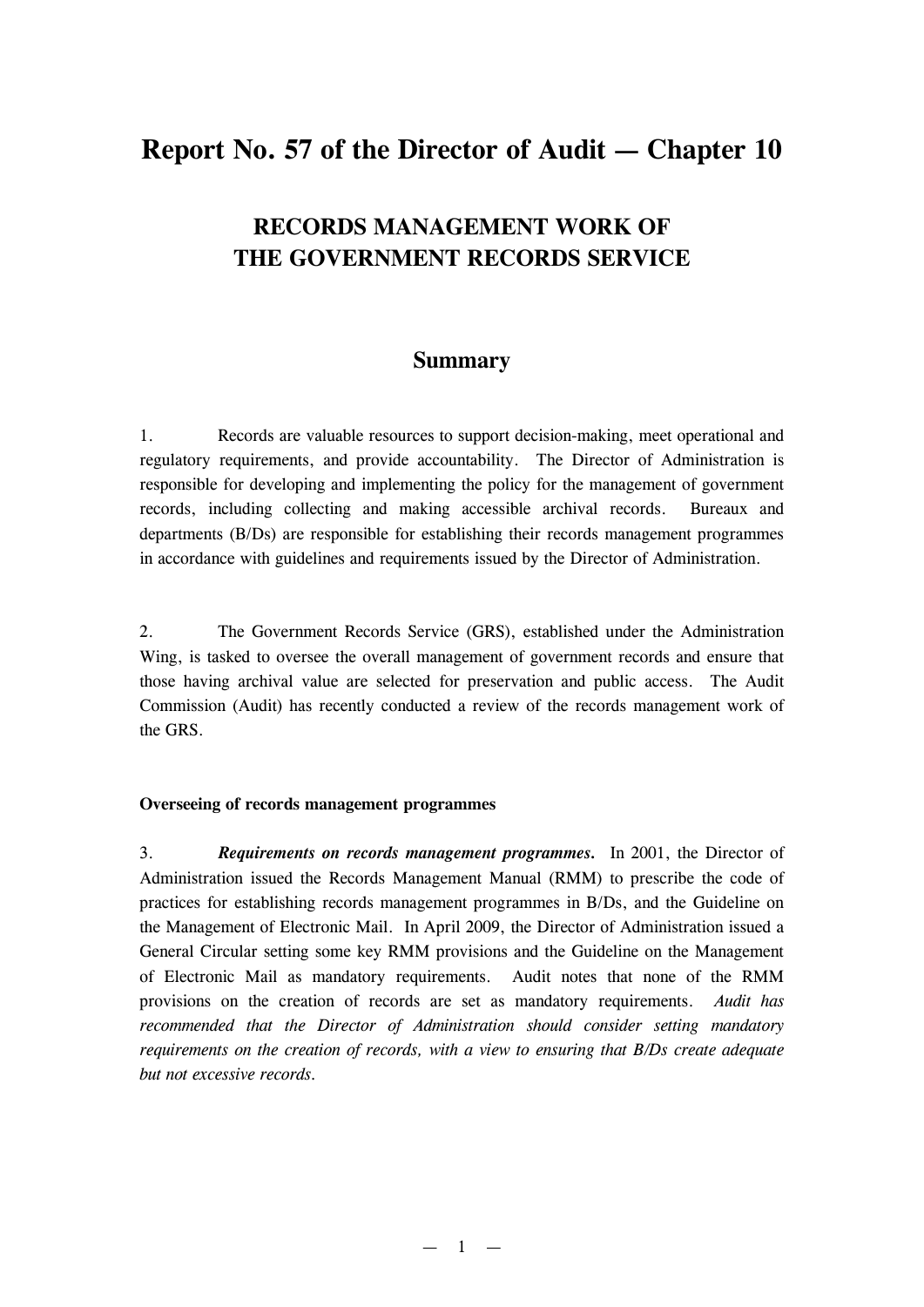4. *Records management studies.* The RMM provides that the GRS may conduct records management studies for B/Ds and give them instructions and advice, so as to ensure accurate and complete documentation, safe retention, and efficient and cost-effective management of records. However, in all the studies conducted between 2002 and 2010, the GRS studied only the classification system for administrative records. Because of the limited scope, the studies could not fully achieve the intended objective. For one of the studies, Audit found that the GRS had not taken any follow-up action after receiving reports that the implementation of the recommendation would be deferred. *Audit has recommended that the Director of Administration should: (a) consider expanding the scope of records management studies so as to fully achieve the objective of such studies; and (b) review the procedures for following up the B/Ds' implementation of the GRS's recommendations and take appropriate measures to ensure that they promptly implement the GRS's recommendations in future.*

5. *Records management surveys.* The RMM provides that the GRS will from time to time conduct service-wide surveys of records management practices. However, the GRS did not conduct a service-wide survey until August 2010. Audit's analysis of the survey forms returned by B/Ds revealed that, as at 31 October 2010 (some nine years after the issue of the RMM), many B/Ds had not yet implemented certain key RMM provisions that have become mandatory requirements since April 2009. In addition, four departments had cases of loss or unauthorised destruction of records and many B/Ds had not fully adopted certain best practices. *Audit has recommended that the Director of Administration should: (a) conduct service-wide surveys at appropriate times after promulgating major records management practices so that any common implementation issues can be addressed in a timely manner; (b) draw up an action plan to address the issues identified in the 2010 survey; (c) conduct follow-up surveys to monitor B/Ds' compliance with the mandatory requirements; (d) consider taking more stringent measures in warranted cases; and (e) consider requiring B/Ds to conduct regular self-assessments of their compliance with the mandatory requirements and submit compliance reports to the GRS.*

6. *Records management reviews.* The RMM provides that, where circumstances warrant, the GRS will review the records management function of B/Ds to ensure compliance with the records management policies, procedures, directives and disposal authorities. However, the GRS has not conducted any such review. Audit selected the Fire Services Department, the Commerce and Economic Development Bureau and the Security Bureau for review, and found room for improvement in their records management. *Audit has recommended that the Director of Administration should conduct records management reviews of individual B/Ds to provide them with specific advice, training and assistance as appropriate. Audit has also made recommendations to the Director of Fire Services, the Secretary for Commerce and Economic Development and the Secretary for Security to address the issues identified in their records management.*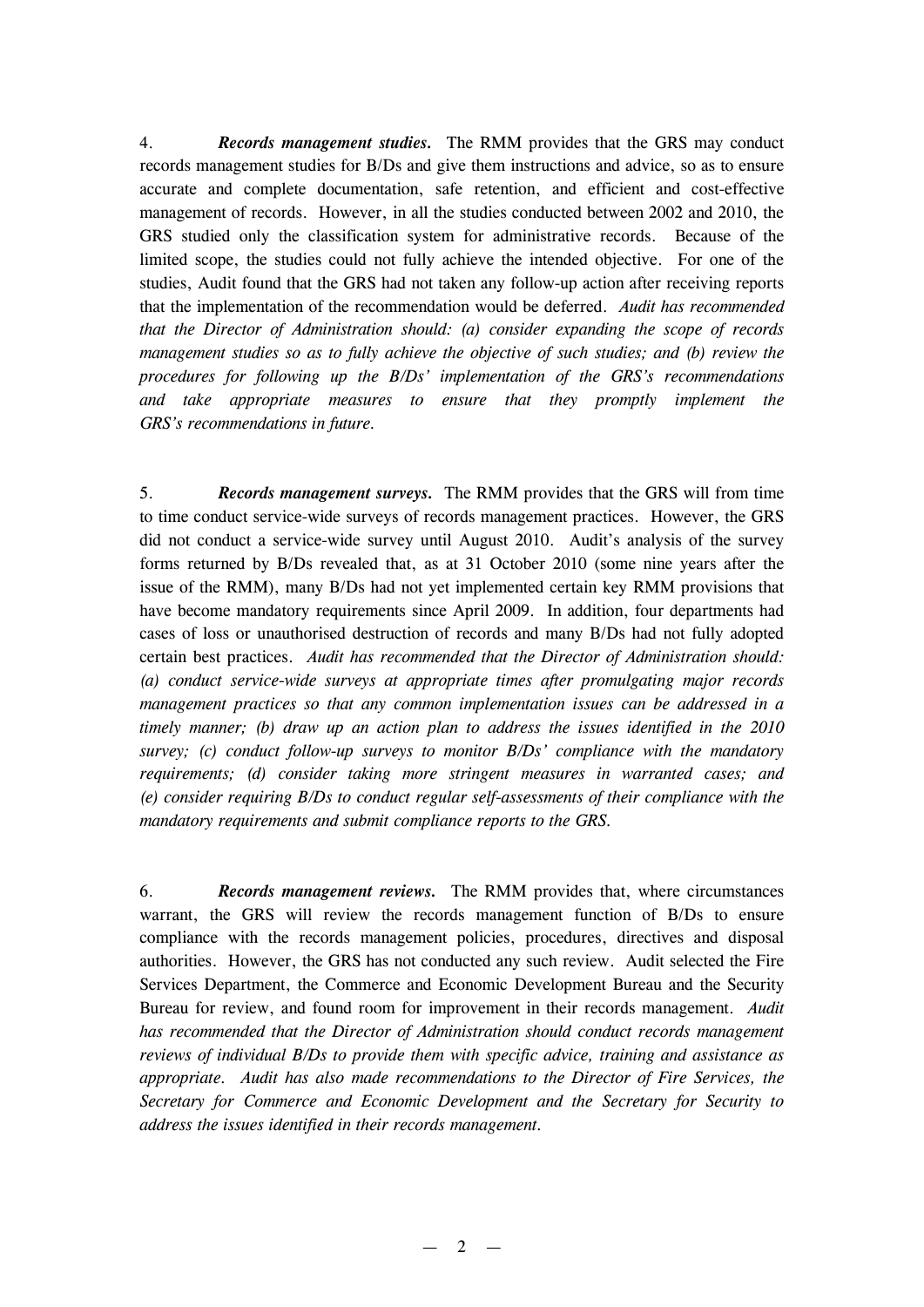#### **Storage and disposal services for inactive records**

7. *Storage and disposal of inactive records.* The GRS operates a records centre to provide storage for the inactive records of B/Ds before final disposal. According to the GRS's guidelines, B/Ds should arrange timely disposal of the stored records in accordance with the disposal schedules. Audit found that: (a) 17,450 linear metres of the stored records were overdue for disposal; (b) another 15,115 linear metres of records were without disposal schedules; (c) some vacated storage space was not promptly put into use; and (d) some records were not properly packed leading to difficulties in their retrieval for disposal. *As the utilisation of the records centre is approaching its capacity limit, Audit has recommended that the Director of Administration should: (a) take additional measures to encourage B/Ds to take timely disposal action on their stored records; (b) for the records without disposal schedules, urge the departments concerned to finalise their disposal schedules; (c) implement procedures to ensure that vacated storage space is promptly put into use; (d) monitor B/Ds' compliance with the requirement that each deposit of records transferred to the records centre should only have one disposal date; and (e) keep the available capacity of the records centre under regular review to ensure that any demand for additional storage space can be provided in good time.* 

8. *Microfilming of inactive records.* Instead of storing inactive records in the records centre, B/Ds may request the GRS to microfilm them before destruction. Based on the throughput of the GRS microfilming service in 2010-11 and the work in hand, there would unlikely be spare capacity to cope with new demand for the service in the coming three years. *Audit has recommended that the Director of Administration should: (a) review the overall demand for the GRS microfilming services of inactive records, archival records and library items; and (b) determine the short-term and long-term measures in meeting the service demand.* 

## **Management of archival records**

9. *Appraisal of records for permanent retention.* The GRS carries out records appraisal to determine what records have archival value and should be retained permanently, and what records may be destroyed. Audit found that: (a) as of June 2011, there were 59,000 outstanding appraisals (up from 18,000 in 2007) relating to 570 requests from B/Ds for records destruction; (b) 6 of the requests had been outstanding for six years or more, including 2 with delays in transferring the records to the GRS for appraisal; and (c) there were instances of non-compliance with the mandatory requirement that B/Ds should transfer time-expired records to the GRS for appraising their archival value if so required in the disposal schedule. *Audit has recommended that the Director of Administration should: (a) take effective measures to clear the backlog of records appraisals; (b) urgently follow up with the B/Ds concerned at an appropriate senior level the cases of delay in transferring to the GRS records requiring appraisals; (c) consider setting mandatory requirements for the prompt transfer by B/Ds of records to the GRS for its appraisal and taking more stringent measures if warranted by circumstances.*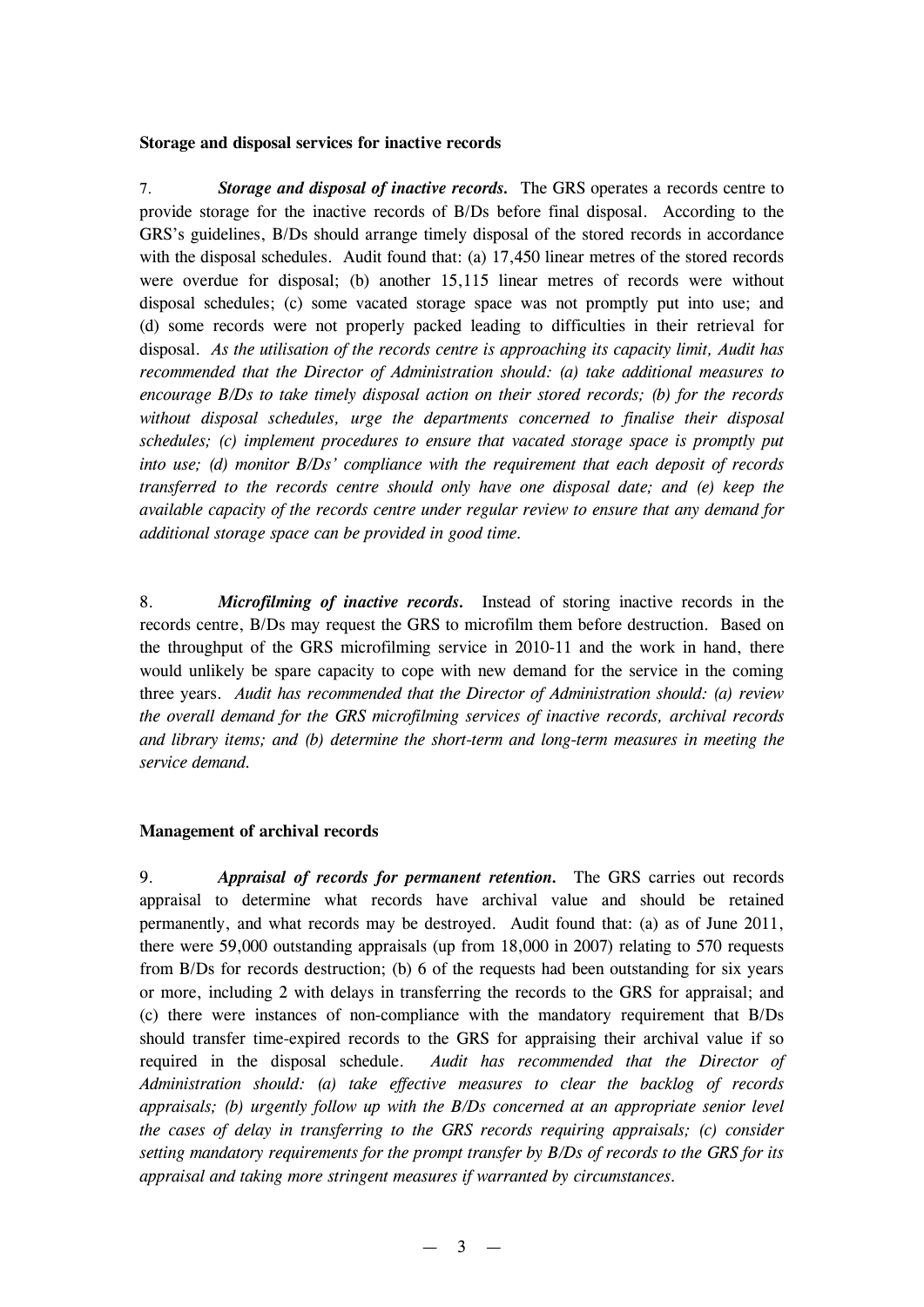10. *Preservation of archival records.* According to a survey in 2002, about 30% of 1,600 selected archival records and library items were in a deteriorated condition. Preservation strategies were proposed to prevent and retard any further deterioration of the archival and library holdings. Audit has found that there is room for improvement in the implementation of the strategies. For example, the GRS has not promulgated comprehensive guidelines on the proper handling, transport and storage of its archival and library holdings. *Audit has recommended that the Director of Administration should take measures to ensure that the 2002 strategies for the preservation of archival and library holdings are properly implemented.*

11. *Safe custody of archival records.* Custody and ownership of archival records transferred from B/Ds are rested with the GRS. However, the GRS has not conducted stocktaking of its archival records. For its library holdings, the GRS has checked only items purchased by it and cost \$1,000 or more once a year. As regards the lending of archival records to B/Ds, Audit found that five departments had not returned 438 overdue archival records and six B/Ds had reported losses of 391 archival records. *Audit has recommended that the Director of Administration should: (a) require GRS staff to conduct periodical stocktaking of archival and library holdings; (b) review the arrangements of lending archival records to B/Ds, including exploring the feasibility of providing microfilm or digital images of the archival records for B/Ds' reference; and (c) urge the departments concerned to return the overdue archival records without further delay.*

12. *Provision of reference and research services for the public.* Accessioning is the process of registering and arranging the archival records before they are made available for public inspection. As of June 2011, there were 280,000 archival records pending accessioning. Audit noted that from 2008 to 2010, the GRS on average completed accessioning of 30,000 archival records each year. At this rate, it would take more than nine years to clear the backlog. *Audit has recommended that the Director of Administration should make greater efforts to clear the backlog of archival records pending accessioning.*

13. *Access to archival records.* According to the Public Records (Access) Rules 1996, archival records in existence for 30 years or more shall be made available for public inspection unless they contain information the disclosure of which would not be in the public interest. Since 1999, the GRS has conducted annual reviews to identify classified archival records created for 30 years and consult the B/Ds concerned on whether such records should be made available for public inspection. As of June 2011, the GRS had obtained B/Ds' confirmations on the access status for 72% of the records so identified. However, there were 1,137 records with access status not yet confirmed by 18 B/Ds. In addition, there were 627 records created by some former B/Ds for which the GRS had yet